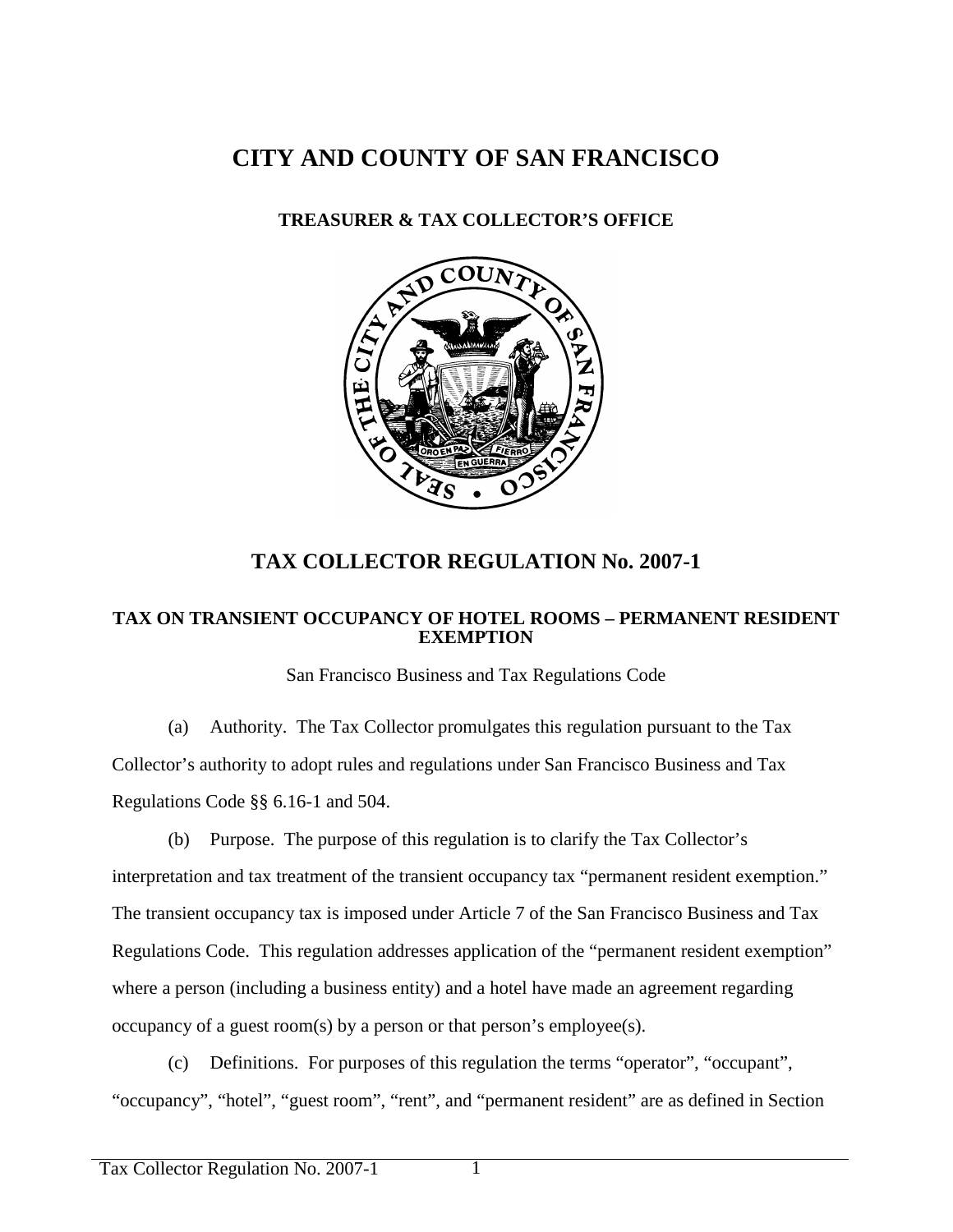501 of Article 7 of the Business and Tax Regulations Code; the term "person" is as defined in Section 6.2-15 of Article 6 of the Business and Tax Regulations Code; and the term "employee" is as defined in Section 6.2-9 of Article 6 of the Business and Tax Regulations Code. The term "Hotel Tax" means the tax on the occupancy of hotel guest rooms imposed under Article 7 of the Business and Tax Regulations Code. The term "permanent resident exemption" means the exemption from the Hotel Tax under Section 506(a) of Article 7 of the Business and Tax Regulations Code.

(d) Background. The City and County of San Francisco taxes the occupancy of hotel guest rooms. The Hotel Tax is calculated as a percentage of the rent for the occupancy of a hotel guest room in San Francisco. The law defines "occupancy" as "the use or possession, or the right to the use or possession of any room or apartment in a hotel or to the use or possession of the furnishings or to the services and accommodations accompanying the use and possession of the room." The law requires that hotel operators collect the tax from occupants. Occupants are the persons who, for consideration, use or possess, or have the right to use or possess, a guest room in a hotel in San Francisco. Hotel operators hold Hotel Tax revenues in trust and remit them to the Tax Collector every month. If a hotel operator fails to collect the tax, the operator is liable to the City and county for the amount of the tax due on the amount of taxable rent for the occupancy of the room as if the occupant had paid the tax. Hotel operators self-report the Hotel Tax and file returns with the Tax Collector. From time to time the Tax Collector examines the books and records of hotel operators to ensure compliance with Article 7 and other provisions of the Business and Tax Regulations Code.

(e) Interpretation. The "permanent resident exemption" applies to occupancy of a hotel guest room by a person or that person's employee(s) only when:

(i) A person is a registered hotel guest; and

(ii) That person or any of that person's employees continuously occupy or have the right continuously to occupy the same room for 30 days or more.